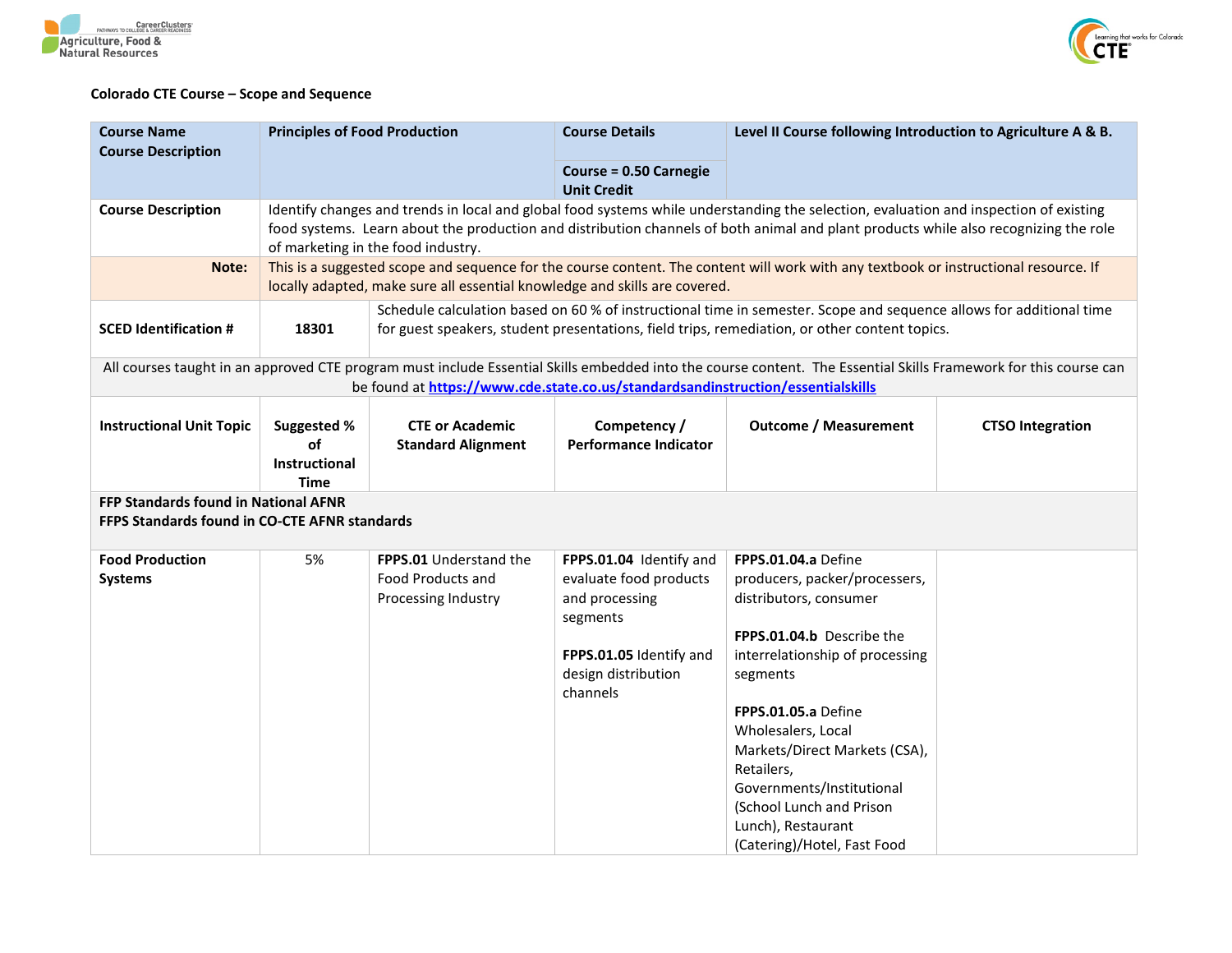



|                              |     |                            |                                         | FPPS.01.05.b Describe the                            |  |
|------------------------------|-----|----------------------------|-----------------------------------------|------------------------------------------------------|--|
|                              |     |                            |                                         | movement of products                                 |  |
|                              |     |                            |                                         | through channels                                     |  |
| <b>Cultural Perspectives</b> | 12% | <b>FPPS.02 Understand</b>  | FPPS.02.03 Explain food                 | FPPS.02.03.a Define and                              |  |
| of Food & Food               |     | World Food needs           | related cultural                        | Describe Organic, Natural,                           |  |
| <b>Production Methods</b>    |     |                            | practices and their                     | Conventional, GMOs                                   |  |
|                              |     |                            | impact on food supply                   |                                                      |  |
|                              |     |                            |                                         | FPPS.02.03.b Research                                |  |
|                              |     |                            | FPPS.02.04 Analyze the                  | cultural practices and their                         |  |
|                              |     |                            | relationship between<br>food supply and | impact on quantity and quality<br>of food production |  |
|                              |     |                            | economic development                    |                                                      |  |
|                              |     |                            |                                         | FPPS.02.04.a Describe food                           |  |
|                              |     |                            | FPPS.02.05 Analyze                      | supply and its impact on                             |  |
|                              |     |                            | food supply systems                     | economic development                                 |  |
|                              |     |                            | based on sustainability                 |                                                      |  |
|                              |     |                            |                                         | FPPS.02.04.b Research food                           |  |
|                              |     |                            |                                         | supply in developed and                              |  |
|                              |     |                            |                                         | underdeveloped countries                             |  |
|                              |     |                            |                                         | FPPS.02.05.a Define                                  |  |
|                              |     |                            |                                         | sustainable food supply and                          |  |
|                              |     |                            |                                         | identify sustainable food                            |  |
|                              |     |                            |                                         | production practices                                 |  |
|                              |     |                            |                                         | FPPS.02.05.b Research                                |  |
|                              |     |                            |                                         | current practices to improve                         |  |
|                              |     |                            |                                         | sustainability in food supply                        |  |
|                              |     |                            |                                         | FPPS.02.05.c Compare                                 |  |
|                              |     |                            |                                         | sustainability of food supplies                      |  |
|                              |     |                            |                                         | in developed to developing                           |  |
|                              |     |                            |                                         | countries                                            |  |
|                              |     | FPP.04. Explain the scope  | FPP.04.01. Examine the                  | FPP.04.01.02.a. Examine the                          |  |
|                              |     | of the food industry and   | scope of the food                       | impact of consumer trends on                         |  |
|                              |     | the historical and current | industry by evaluating                  | food products and processing                         |  |
|                              |     | developments of food       | local and global policies,              | practices (e.g., health and                          |  |
|                              |     | product and processing.    | trends and customs for                  | nutrition, organic, information                      |  |
|                              |     |                            | food production.                        | about food products, local                           |  |
|                              |     |                            |                                         | food movements, farm-to-fork                         |  |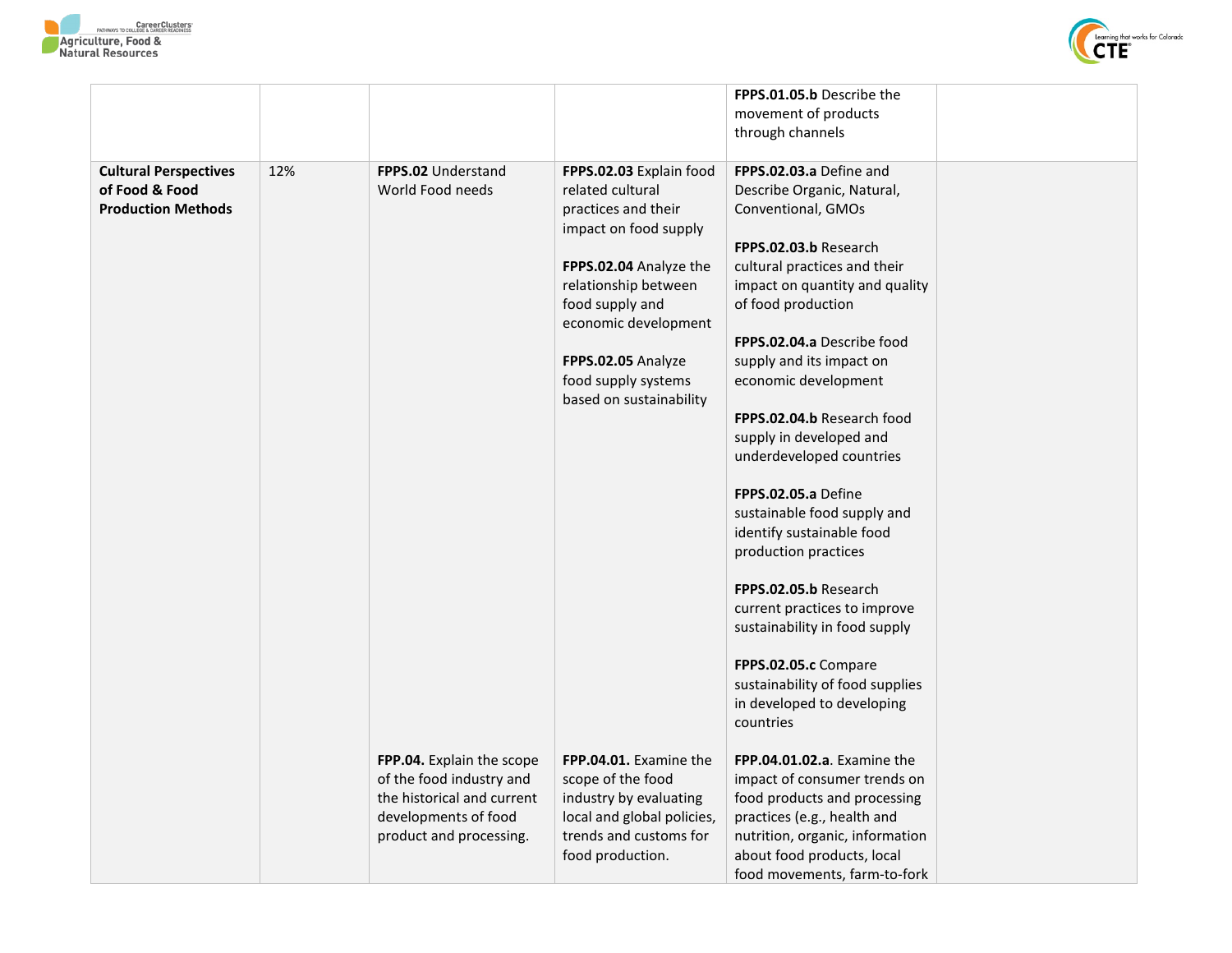



|                             |     |                                                                                              |                                                                                                                                                                             | supply chains, food system<br>transparency, etc.).<br>FPP.04.01.03.a. Compare and<br>contrast cultural differences<br>regarding food products and<br>processing practices.<br>FPP.04.01.03.b. Analyze food<br>production and distribution<br>outcomes based on cultural<br>customs.                                                                                                                                                                                                                                                                      |  |
|-----------------------------|-----|----------------------------------------------------------------------------------------------|-----------------------------------------------------------------------------------------------------------------------------------------------------------------------------|----------------------------------------------------------------------------------------------------------------------------------------------------------------------------------------------------------------------------------------------------------------------------------------------------------------------------------------------------------------------------------------------------------------------------------------------------------------------------------------------------------------------------------------------------------|--|
| <b>Food Processing</b>      | 13% | FPP.03. Select and process<br>food products for storage,<br>distribution and<br>consumption. | FPP.03.02. Design and<br>apply techniques of<br>food processing,<br>preservation, packaging<br>and presentation for<br>distribution and<br>consumption of food<br>products. | FPP.03.02.02.a. Differentiate<br>between methods and<br>materials used for processing<br>food for different markets<br>(e.g., fresh food products,<br>ready to eat food products,<br>etc.).<br>FPP.03.02.02.b. Outline<br>appropriate methods and<br>prepare foods for sale and<br>distribution for different<br>markets.<br>FPP.03.02.04.a. Summarize<br>types of materials and<br>methods used in food<br>packaging and presentation.<br>FPP.03.02.04.b. Analyze the<br>degree of desirable food<br>qualities of foods stored in<br>various packaging. |  |
|                             | 12% | FPP.02. Apply principles<br>of nutrition, biology,                                           | FPP.02.01. Performance<br>Indicator: Apply                                                                                                                                  | FPP.02.01.01.a. Research and<br>summarize properties of                                                                                                                                                                                                                                                                                                                                                                                                                                                                                                  |  |
|                             |     | microbiology, chemistry                                                                      | principles of nutrition                                                                                                                                                     | common food constituents                                                                                                                                                                                                                                                                                                                                                                                                                                                                                                                                 |  |
|                             |     | and human behavior to                                                                        | and biology to develop                                                                                                                                                      | e.g., proteins, carbohydrates,                                                                                                                                                                                                                                                                                                                                                                                                                                                                                                                           |  |
| <b>Nutrition &amp; Food</b> |     | the development of food<br>products.                                                         | food products that<br>provide a safe,                                                                                                                                       | fats, vitamins, minerals).                                                                                                                                                                                                                                                                                                                                                                                                                                                                                                                               |  |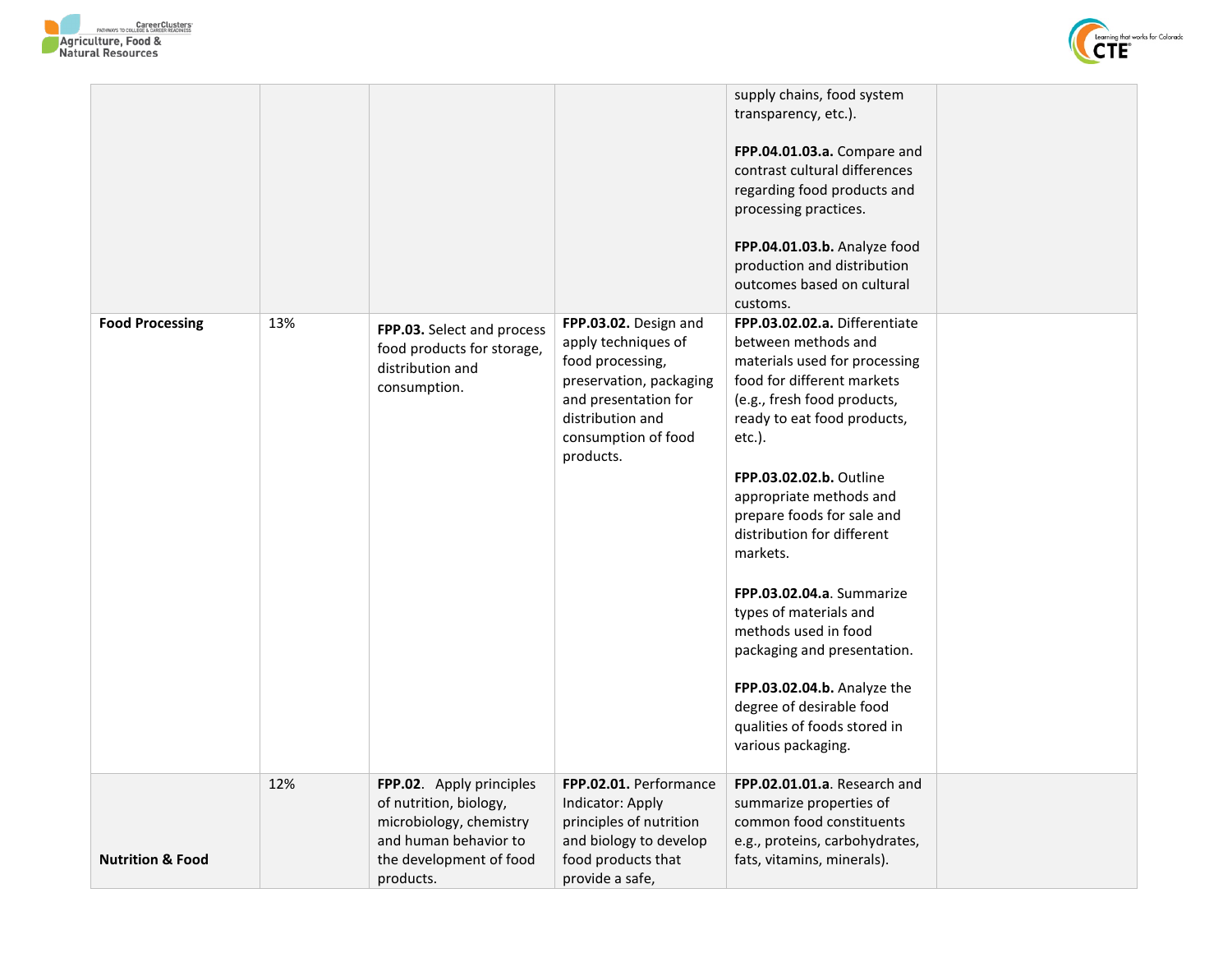



| <b>Nutrient classifications,</b><br>nutritional<br>requirements, impact<br>of nutrition on<br>societies |     |                                                                                                                                                | wholesome and<br>nutritious food supply<br>for local and global food<br>systems.<br>FPPS.02.02 Analyze the<br>relationship between<br>diet and population<br>health                       | FPP.02.01.01.b. Compare and<br>contrast the relative value of<br>food constituents relative to<br>food product qualities (e.g.,<br>taste, appearance, etc.).<br>FPP.02.01.02.a. Research and<br>report methods of nutritional<br>planning to meet essential<br>needs for the human diet<br>(e.g., MyPlate).<br>FPP.02.01.02.b. Compare and<br>contrast the nutritional needs<br>of different human diets<br>FPPS.02.02.a Identify<br>nutritional<br>diseases/deficiencies<br>FPPS.02.02.b Determine<br>causes of<br>diseases/deficiencies<br>FPPS.02.02.c Explore societal<br>impacts of diet and health |  |
|---------------------------------------------------------------------------------------------------------|-----|------------------------------------------------------------------------------------------------------------------------------------------------|-------------------------------------------------------------------------------------------------------------------------------------------------------------------------------------------|----------------------------------------------------------------------------------------------------------------------------------------------------------------------------------------------------------------------------------------------------------------------------------------------------------------------------------------------------------------------------------------------------------------------------------------------------------------------------------------------------------------------------------------------------------------------------------------------------------|--|
| <b>Food Labeling</b>                                                                                    | 5%  | FPP.02. Apply principles of<br>nutrition, biology,<br>microbiology, chemistry<br>and human behavior to<br>the development of food<br>products. | FPP.02.03. Apply<br>principles of human<br>behavior to develop<br>food products to<br>provide a safe,<br>wholesome and<br>nutritious food supply<br>for local and global food<br>systems. | FPP.02.03.01.a. Examine and<br>explain the importance of<br>food labeling to the<br>consumer.<br>FPP.02.03.01.b. Examine,<br>interpret and explain the<br>meaning of required<br>components on a food label.                                                                                                                                                                                                                                                                                                                                                                                             |  |
| Food Inspection &<br><b>Quality Evaluation</b><br>Milk, meat, eggs, fruit<br>& vegetables               | 13% | FPP.03. Select and process<br>food products for storage,<br>distribution and                                                                   | FPP.03.01. Implement<br>selection, evaluation<br>and inspection<br>techniques to ensure                                                                                                   | FPP.03.01.01.a. Summarize<br>characteristics of quality and<br>yield grades of food products.                                                                                                                                                                                                                                                                                                                                                                                                                                                                                                            |  |